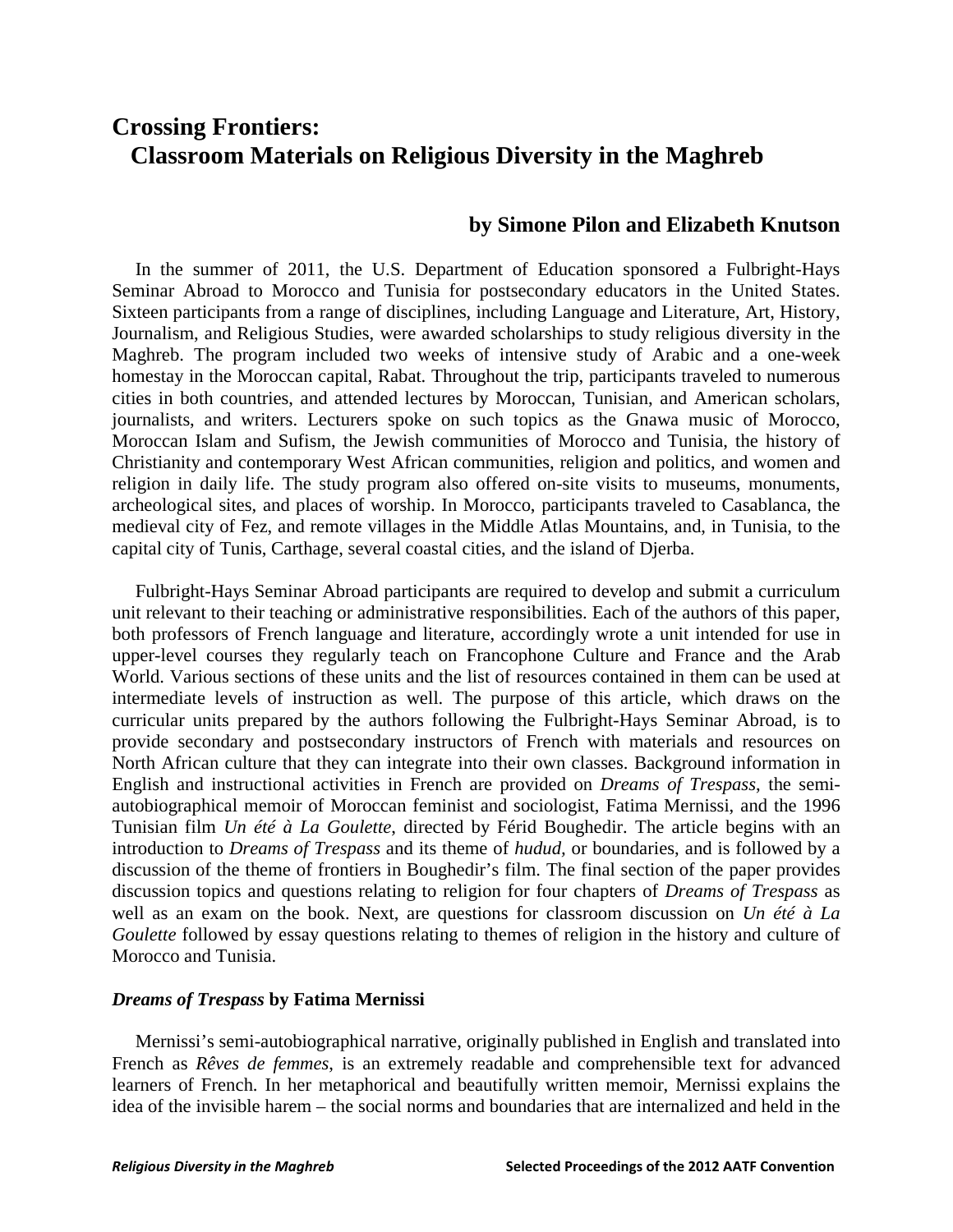mind – as she invites all readers, East and West, to contemplate the boundaries of their own culturally constructed identities.

 *Dreams of Trespass* recounts the author's childhood in Fez, primarily in a harem in the medina of the city but also at her grandfather's farm, also a harem, in the country. Mernissi gives much thought throughout the work to the difference between the urban harem where she lives – with its walls, gates, and gatekeeper – and the rural harem, where the women are free to ride horses and swim in the river. The narrator of the story is Mernissi at different stages of her life. At times, she is a middle-aged woman writing her memoirs and looking back on her childhood; at other times she is a child, observing and reflecting on the world in which she lives but with observations colored by years of experience.

 In the first chapter of *Dreams of Trespass*, "My Harem Frontiers," Mernissi quotes her father saying that the "problems with the Christians start […], as with women, when the *hudud*, or sacred frontier, is not respected" (Mernissi, *Dreams* 1). In Islam, the word *hudud* has a very specific meaning. According to the *Oxford Dictionary of Islam,* the word *hudud* signifies a "limit or prohibition" and, more specifically, a "punishment fixed in the *Quran* and hadith for crimes considered to be against the rights of God."

 Young Mernissi, in *Dreams of Trespass*, understands that Muslims must respect the *hudud* and she comes to the conclusion that, for children, this means to obey (Mernissi, *Dreams* 3). However, the idea of "frontier" takes on a larger meaning for her because she looks at it in the spiritual sense she has been taught to follow, and also in a more practical and physical sense. As her cousin Samir explains, "to create a frontier, all you need is soldiers to force others to believe in it. In the landscape itself, nothing changes. The frontier is in the mind of the powerful" (2-3).

 Having grown up with the idea that the *hudud* is a set of religiously imposed limits that have to be followed, the idea that a group of people can simply create an invisible line, a representation of their access and power, is problematic for young Mernissi. She therefore seeks counsel from her cousin Malika who explains that the *hudud* is everything that is forbidden by their teacher (Mernissi, *Dreams* 3).

 Young Mernissi is appeased by Malika's definition and finds comfort in the clear delineation of frontiers where she lives: the threshold separating her family's salon from the courtyard, a threshold she cannot breach until her mother wakes up each morning; the carpet in her grandmother's salon, on which she cannot step wearing slippers or with wet feet; the men's salon where the radio is kept, under lock and key, and to which women are not supposed to have access (Mernissi, *Dreams* 7). When visiting her grandmother Yasmina at her farm, she has trouble sleeping because the frontiers are "not clear enough" (25) and she struggles to understand that a harem does not require physical walls. The frontier of Yasmina's harem is an understanding that exists in the minds of the residents and larger community: the women on the farm belong to Grandfather Tazi (62).

 As an adult, Mernissi comments that since childhood, "looking for the frontier" (Mernissi, *Dreams* 3) has become her life's occupation and she struggles to "situate the geometric line organizing [her] powerlessness" (3). She gradually becomes aware that frontiers are both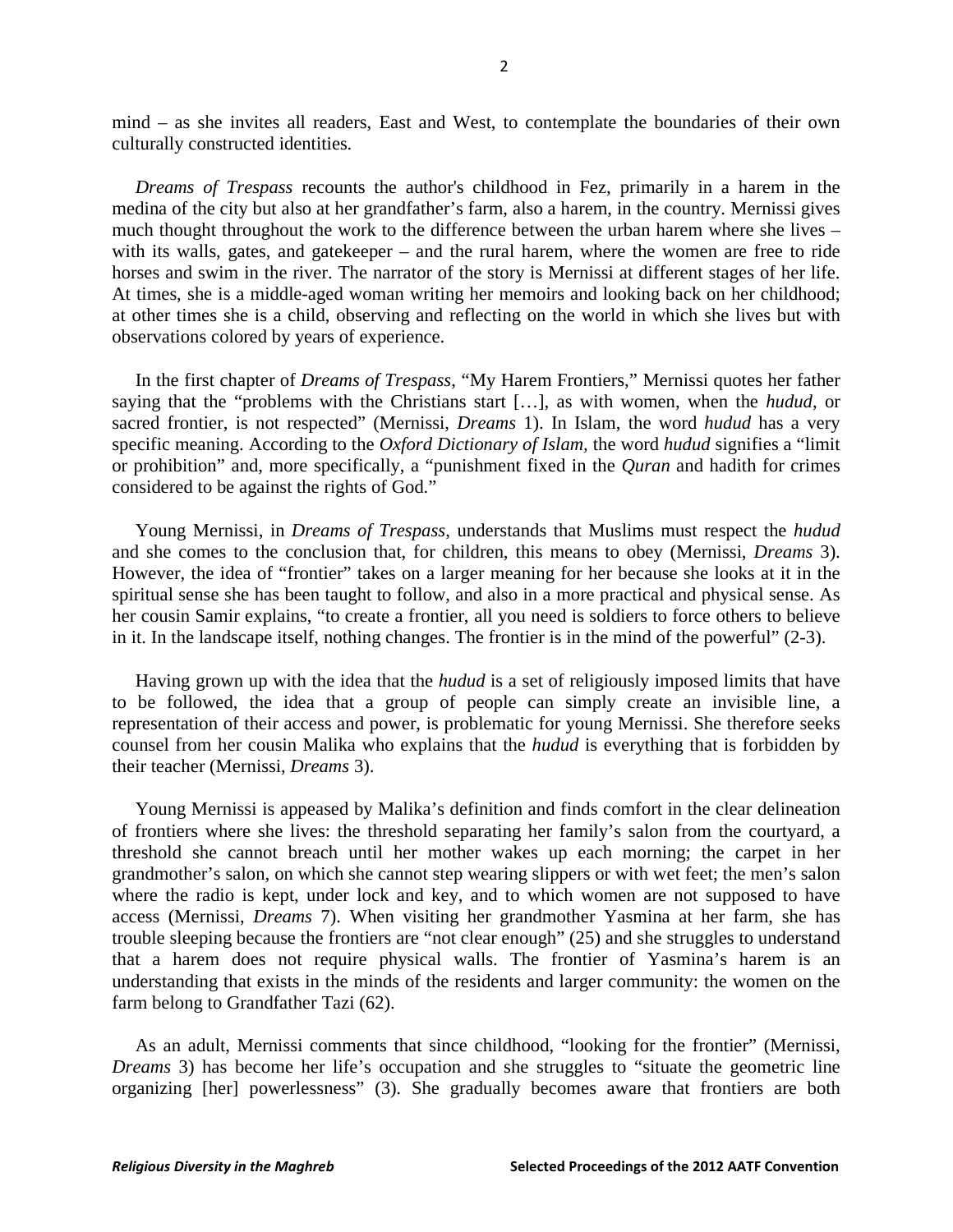physical and symbolic, and a theme of the book becomes her struggles to identify frontiers, understand their purpose and her relationship with them.

 A recurrent frontier in *Dreams of Trespass* is that of the gate to the harem in Fez. Children can pass through the gate, with their parents' permission, but women cannot exit. The harem is in the medina of Fez, the old part of the city where the Arab communities live. She describes the medina as having "narrow, dark, and serpentine" streets (Mernissi, *Dreams* 23). The streets of the *ville nouvelle*, where the French live, in contrast, are "large and straight, and lit by bright lights in the night" (23). The walls of the medina serve as the frontier between this dark, confusing land that is misunderstood by the Europeans, and the new city.

 The freedom and mystery of passing from one city to the other, and from one language or culture to another is evoked as the narrator recalls a Tunisian neighbor, Madame Bennis, who led a double life, driving around, bare-headed, in an old black Oldsmobile in the European city, and at other times of day walking in the medina, wearing traditional clothing. The child is seduced by the idea of moving from one culture and code to another, which she compares to the opening of secret doors. The metaphors in the text (swimming, navigating, waltzing) suggest the fluidity and joy of the agile, tolerant mind. For Mernissi's father, however, it is a question of trespass: he sees boundaries as a needed protection of cultural identity.

 *Dreams of Trespass* ends with a story of a more symbolic frontier: the passage from childhood to adulthood. Mernissi recounts an incident where her cousin Samir, at the age of nine, is thrown out of the women's *hammam* because he is looking at the women with a man's gaze (Mernissi, *Dreams* 240). Mernissi and Samir do not realize at the time that this moment signifies the end of their childhood and, more specifically, the period in their lives when playing together, boy and girl, does not matter. Eventually, Samir has to start joining the men at their *hammam*, and the separation between the cousins is inevitable. As Samir tells his cousin: "I am a man, although it does not show yet, and men and women have to hide their bodies from each other. They need to separate"  $(241)$ .

 Young Mernissi recognizes that Samir is describing another frontier and that they are "stepping over a threshold" (Mernissi, *Dreams* 241), but she does not yet know what waits on the other side. Again, young Mernissi seeks help from her elders and is told that "Men do not understand women [...] and women do not understand men, and it all starts when little girls are separated from little boys in the *hammam*. Then a cosmic frontier splits the planet in two halves. The frontier indicates the line of power because whenever there is a frontier, there are two kinds of creatures walking on Allah's earth, the powerful on one side, and the powerless on the other" (242).

#### *Un été à La Goulette* **by Férid Boughedir**

 In *Un été à La Goulette*, a comedy by Férid Boughedir set in a suburb of Tunis, La Goulette, in 1967, three young women (Catholic, Jewish, and Muslim), whose fathers are best friends, make a pact to lose their virginity by the end of the summer. Each daughter chooses a boy of a different religion from her own, which causes bedlam among the fathers. As the families try to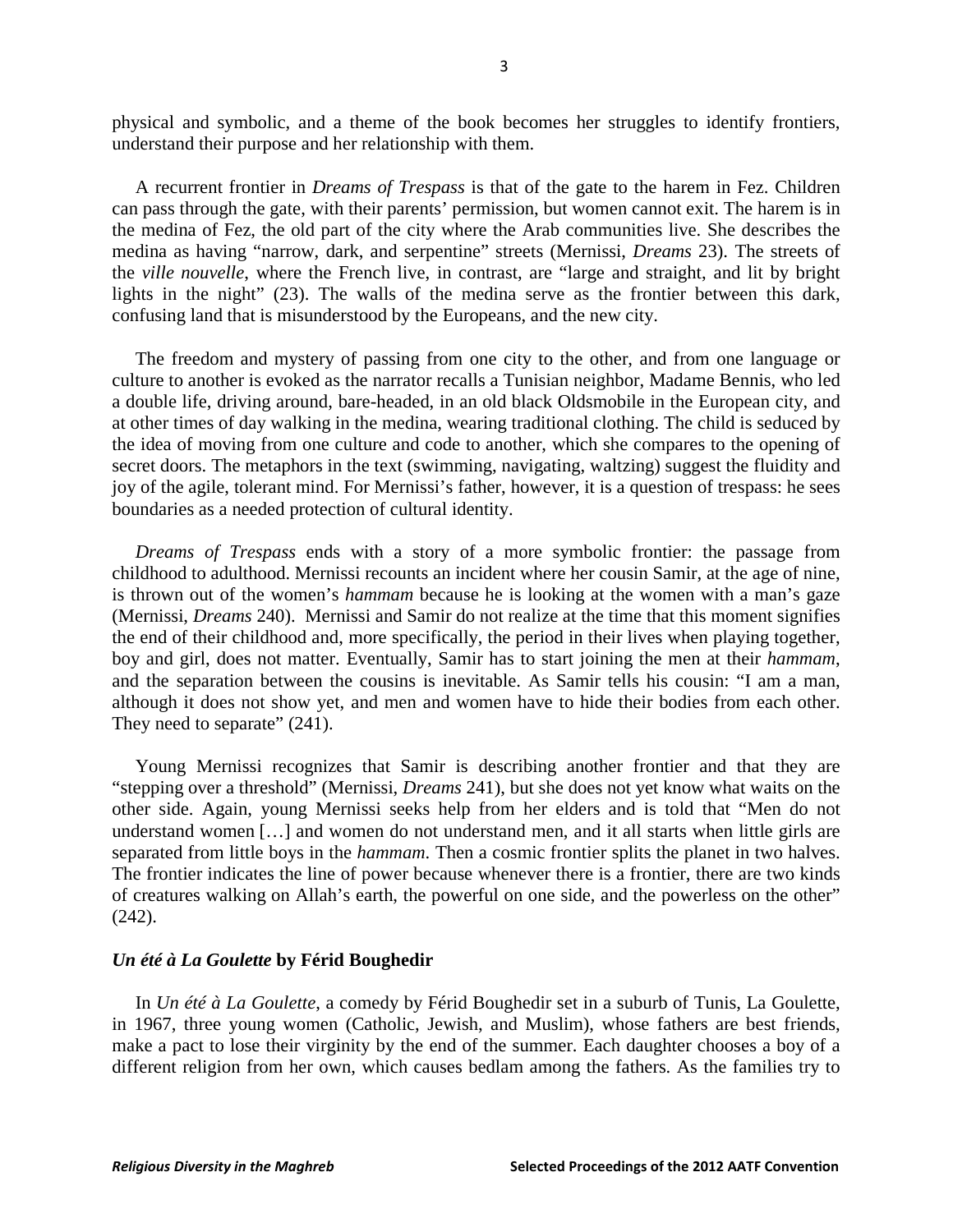resolve their conflicts, the Six Day War breaks out in the Middle East. The film is a nostalgic and sometimes farcical coming-of-age story about cross-cultural misunderstanding.

#### **Frontiers in** *Un été à La Goulette*

#### **Religious Frontiers**

 At the beginning of the film, religious differences do not seem to be an issue, at least among the three central families who are Catholic, Jewish, and Muslim. The three girls' fathers are longtime friends. They used to play soccer together, are neighbors, and play cards and socialize at the café where Youssef, Meriem's father and a Muslim, reprimands a jokester who is telling anti-Semitic jokes in their presence. The girls' mothers share dishes they have prepared and Gigi's family (which is Jewish) is willing to make an exception from their usual kosher diet to try foods prepared by the other families. The families seem to accept each other and religious differences are ignored.

 This situation changes when the fathers find the girls kissing boys of different faiths. Meriem is beaten by her father for being with a Sicilian, or, as he says, "a wop. A Christian. A greaseball." Meriem's mother is not concerned about the difference in religion, as the boy can convert to Islam. Gigi's father, Jojo, asks if she "couldn't find anything better than a Muslim" and tells her that she needs to marry within her religion. He had always been told to "never trust an Arab" and had not listened to that advice. He draws a line, though, at his daughter marrying a Muslim. Tina's father, a Christian, tells her that he will not have "whores in [his] house!" and continues by saying that her act is worse because it was "with a Jew!" The fathers yell at each other from their balconies, blaming each other. The girls are forbidden from seeing each other; the fathers stop speaking and ignore each other at the café.

 The mothers have a calmer reaction and continue to be gentle toward their daughters. Tina's mother refuses to let her be "inspected" to see if she is still a virgin and they have an honest talk about men. Meriem's mother protects her from a beating by her father, and asks him to stop shouting. Later, she explains that Meriem is no longer a child and needs to learn how to wear the veil. She tells her daughter that she likes the fact that the veil allows her to be incognito, something that will come in handy at the end of the film. Gigi's mother is blamed by her husband for what happened. She doesn't think what her daughter did is serious but tells her daughter that if she marries a Muslim, her family will no longer speak to her. She starts working on an arranged marriage, with a Jewish boy, for her daughter. Gigi says that she wants to marry for love.

 What had seemed liked religious acceptance between the families now appears more like tolerance. Religious differences were fine until a line, a frontier, was crossed. Youssef finally breaks the silence by going to see Gigi's father, Jojo. Jojo is trying to make *briks* (a Tunisian specialty: deep-fried pastry that is normally filled with tuna, egg, and potatoes) but cannot turn on the stove because it is the Sabbath. Youssef helps Jojo make his *briks* and they have a drink together and then get Tina's father to join them. When the festival of Madonna of Trapani rolls around, all three men participate in the ceremony, carrying the Madonna through the streets. The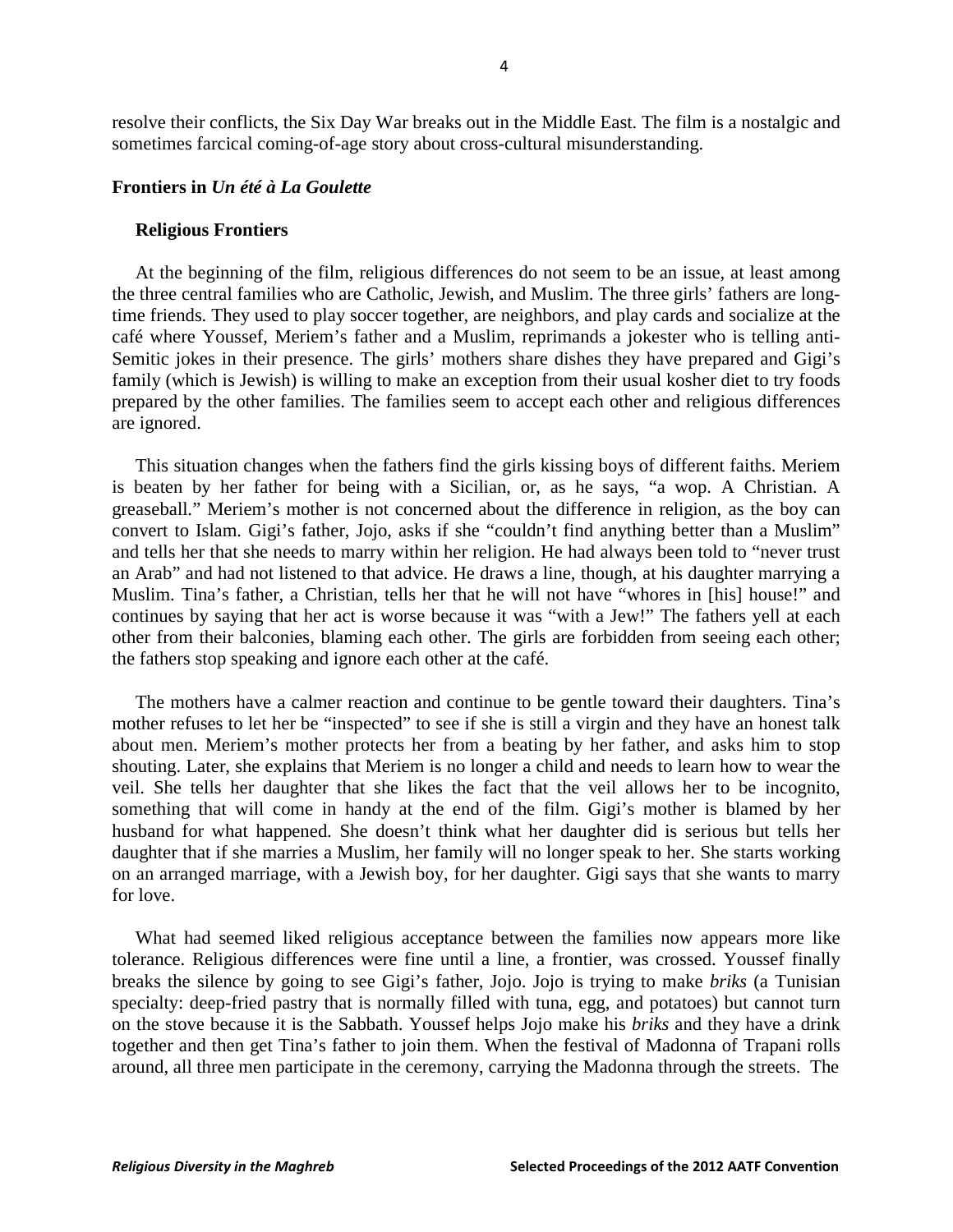frontier becomes invisible again.

#### **Age Frontiers**

 Although religion plays an important role in *Un été à La Goulette*, it is first and foremost a coming-of-age film, where three girls want to mark their transition to adulthood by losing their virginity. This frontier, the passage from childhood to adulthood, was presented by Fatima Mernissi in *Dreams of Trespass*, when Samir is no longer allowed in the women's *hammam* and young Mernissi learns that her relationship with her cousin is forever changed.

 Férid Boughedir presents a similar story in his first feature film, *Halfaouine, l'enfant des terrasses* (1990). The film is about a boy, Noura, who, like Samir, is starting to look at the women at the *hammam* with a man's gaze. He is no longer permitted in the women's *hammam* but the older boys, who are constantly chasing girls, continue to treat him as a child. There are two frontiers he has to cross: the first, from childhood to adolescence, and the second from adolescence to manhood. Unlike other periods in life, where there are rituals that delineate the frontier such as the upcoming circumcision of his little brother, Noura does not have a roadmap for these transitions and has to count on others to recognize them for him.

 In *Un été à La Goulette*, Tina, Gigi, and Meriem have decided to draw that map for themselves and take control of their bodies. They are establishing the frontier they are going to cross to womanhood by deciding the act (losing their virginity), determining the time (August 15), and selecting their partners (boys of different faiths). Rather than letting their parents make decisions for them, for instance allowing Jojo and his wife to select Gigi's future husband, they are asserting their power to choose.

#### **Classroom Materials on** *Dreams of Trespass* **and** *Un été à La Goulette*

 The information provided in this article on both *Dreams of Trespass* and *Un été à La Goulette* as well as the proposed activities were designed to be used primarily in advanced French classes. However, since *Dreams of Trespass* was originally written in English and *Un été à La Goulette* is available with English subtitles, both works are accessible to non-French-speaking students. Furthermore, the topics and themes covered in these works make them ideal for a variety of disciplines including, but not limited to, Area Studies, English, History, Religious Studies, and Gender Studies. The discussion, exam, and essay questions included at the end of this article could all be translated for classes taught in English.

 The Appendix provides a list of resources, both online and print, which can help educators develop their knowledge of Islam, the Arab World, and the works by Mernissi and Boughedir featured in this article. Several of the recommended websites include instructional tools (audioclips, PowerPoint presentations, and videos) which can be used in class or as resources for further study.

## **FRANKLIN COLLEGE UNITED STATES NAVAL ACADEMY**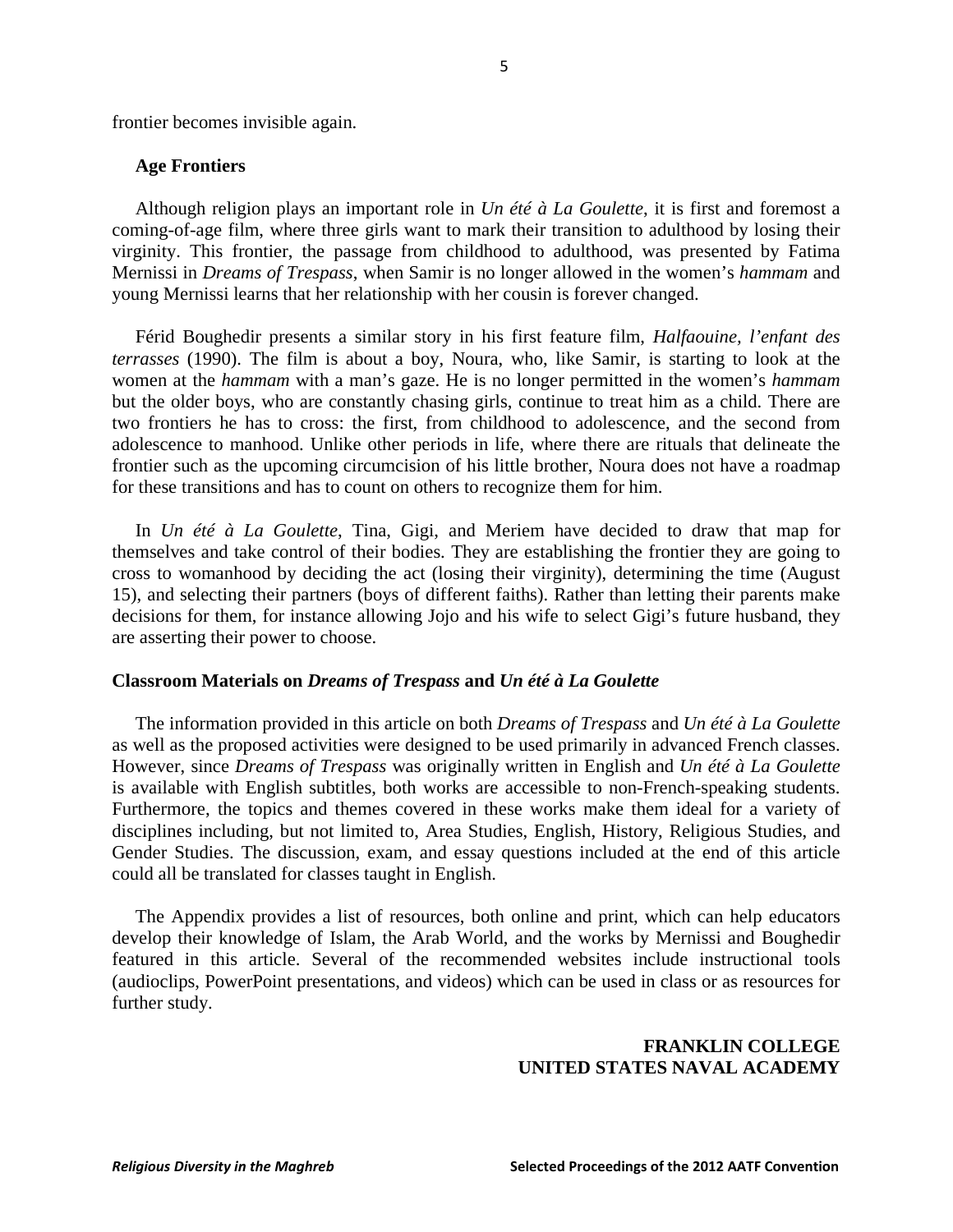## *Dreams of Trespass*

## **Questions for Writing or Discussion**

#### Chapitre 1 – *Les frontières de mon harem*

1. A la première page, la narratrice présente le thème des frontières: "Quand Allah a créé la terre, disait mon père, il avait de bonnes raisons pour séparer les hommes des femmes, et déployer toute une mer entre chrétiens et musulmans. L'ordre et l'harmonie n'existent que lorsque chaque groupe respecte les *hudud*" (Mernissi, *Rêves* 5). La narratrice (retrouvant sa perspective d'enfant) évoque *les chrétiens* à travers son texte, dans le contexte des Croisades ("les chrétiens continuaient de traverser la mer, semant la mort et le chaos," 2), de la colonisation ("Ils étaient français, chrétiens comme les Espagnols, mais parlant une autre langue," 6), de la deuxième guerre mondiale ("Les Allemands sont des chrétiens, c'est sûr," 90). Imaginez ce que les Européens chrétiens représentent pour la jeune fille marocaine.

Chapitre 10 – *Le salon des hommes*

- 1. Le but officiel de la prière publique du vendredi midi était religieux, mais quelle autre fonction, aussi sinon plus importante, avait-elle?
- 2. Expliquez les différents groupes sociaux à la mosquée.

Chapitre 11 – *La guerre vue de la cour*

 Dans ce chapitre, la narratrice explique les efforts des enfants de la famille pour comprendre la persécution des juifs en Allemagne. La narratrice retrace l'histoire des juifs au Mahgreb en expliquant que "les juifs ont vécu avec les Arabes depuis la nuit des temps, et le prophète Mohammed les aimait quand il a commencé à prêcher l'islam" (Mernissi, *Rêves* 92). Elle évoque aussi ce qu'elle a appris sur l'Andalousie, de la *convivencia*: pendant sept cents ans, ils "adoraient naviguer entre les langues, traversaient les cultures et valsaient entre les religions avec une agilité incroyable, pour ne pas dire 'inconsciente,' ajoutait mon père. Ils étaient tellement tolérants qu'on ne savait plus quelle était la religion du voisin, les gens changeaient de dogmes comme de caftans" (95).

 Dans une note à la fin du livre, l'auteur commente l'histoire des juifs au Maroc: "A la fin des années 40, la communauté juive marocaine était impressionnante en nombre et constituait l'un des piliers de la tradition pluraliste nord-africaine, avec des racines puisant très loin dans la culture berbère pré-islamique […] Cela c'était en 1947. Depuis, la plupart des juifs ont quitté le Maroc pour Israël, la France et la Canada. A l'heure actuelle, le Mellah de Fès est entièrement peuplé de musulmans, et les juifs restant dans le pays ne se comptent que par centaines" (Mernissi, *Rêves* 244).

- 1. Quelles similarités la narratrice remarque-t-elle entre les juifs et les femmes au harem de Fès?
- 2. Que dit-elle en comparant la vie des juifs et celle des musulmans à Fès?
- 3. Qu'est-ce qui a perturbé la vie des juifs et des musulmans en Andalousie?
- 4. Pourquoi Lalla Tam n'a-t-elle pas expliqué le Coran aux enfants?
- 5. Quelle est la théorie des enfants à propos de l'arrivée des juifs en Allemagne?
- 6. Comment la mère de Fatima explique-t-elle son refus de porter le voile?
- 7. Quelles frontières sont identifiées au cours de ce chapitre? Ces frontières, sont-elles physiques, spirituelles ou symboliques?

Chapitre 17 – *Mina la déracinée*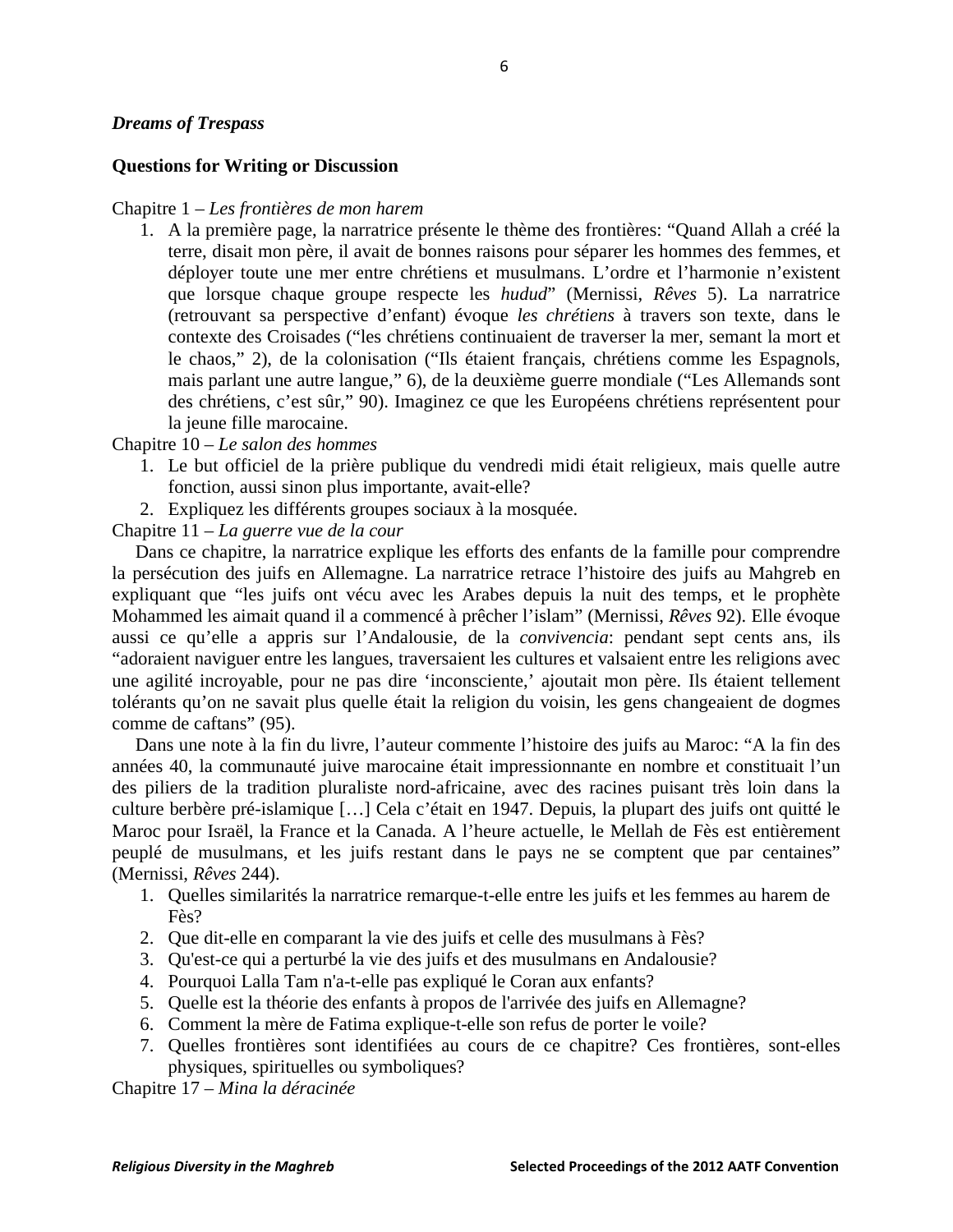- 1. Qu'est-ce que les djinns?
- 2. Quel était le but de la cérémonie des danses rituelles de possession (les *hadra*)?
- 3. Pourquoi les nationalistes étaient-ils contre ces cérémonies?
- 4. D'où venait l'orchestre d'hommes de la *hadra*?

## **Test**

1. Personnages [20 pts]. Choisissez deux personnages de la liste suivante. Identifiez et décrivez le personnage (son caractère ou sa personnalité), et expliquez son importance pour la narratrice. Longueur: un bon paragraphe pour chaque terme.

> Mina la déracinée Samir la mère Tante Habiba Schéhérazade Zin Madame Bennis

2. Lieux / Espaces [20 pts.]. Choisissez deux espaces de la liste suivante. Expliquez-en les caractéristiques importantes ou la valeur métaphorique. Longueur: un bon paragraphe pour chaque terme.

> la terrasse la médina vs. la ville nouvelle le salon des hommes la ferme de Yasmina la ville de Vienne l'île déserte des paons le *hammam* le puits (trou) noir

- 3. Concepts / thèmes [50 pts]. Choisissez deux thèmes de la liste suivante. Longueur: deux ou trois bons paragraphes pour chaque thème.
	- a. les frontières, la transgression (quelles frontières la narratrice évoque-t-elle? comment peut-on traverser ces frontières et quels sont les plaisirs / dangers de la transgression?)
	- b. le harem (qu'est-ce que le harem? qui se trouve dans un harem dans *Rêves de femmes*?)
	- c. le pouvoir des paroles, du récit et "l'art de parler dans la nuit" (Mernissi, *Rêves* 22)
	- d. le pouvoir des hommes, des femmes (quelles sortes de pouvoir voit-on dans la cour, sur la terrasse, dans la ville, au Maroc? en quoi consiste le pouvoir féminin traditionnel?)
	- e. la guerre vue de la cour (qu'est-ce que les enfants comprennent ou ne comprennent pas à propos de la guerre, des Nazis, des juifs, des Américains?)
	- f. la liberté (quels sont les différents symboles de la liberté dans *Rêves de femmes*?)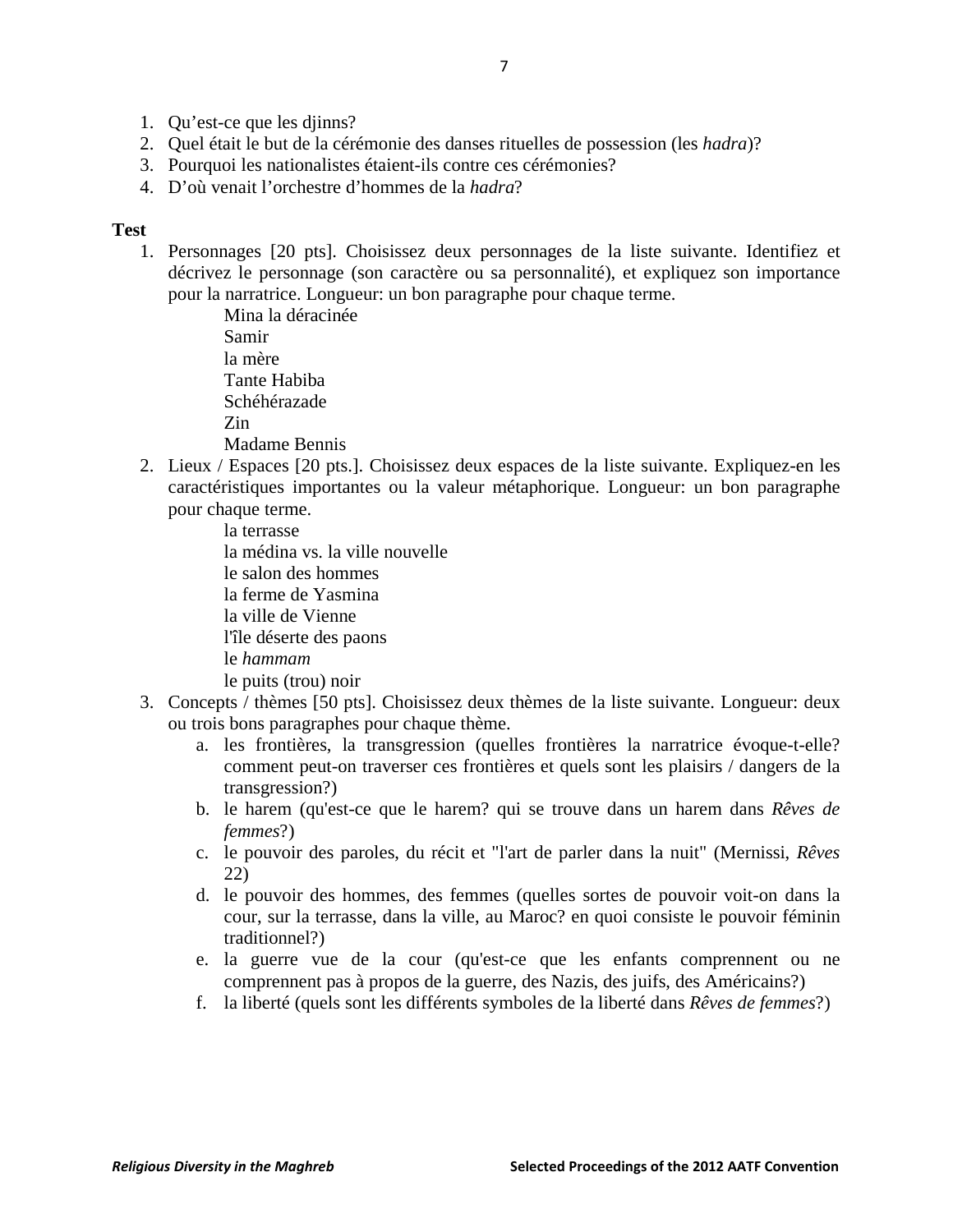## *Un été à La Goulette*

## **Questions for Writing or Discussion**

- 1. Faites des recherches sur la guerre des Six Jours en 1967. Qu'est-ce qui s'est passé et quelles ont été les conséquences de cette guerre en Afrique du Nord et ailleurs?
- 2. En quoi consiste l'humour du film? Pensez aux personnages, aux situations, aux parallélismes.
- 3. Décrivez les pères, les mères, les filles, et les garçons dans le film. Quels groupes de personnages sont les plus importants? les plus sympathiques?
- 4. Quelle est l'importance ou le rôle de la religion pour les pères, et pour leurs filles?
- 5. Connaissez-vous d'autres exemples (aux États-Unis, par exemple) des problèmes et des conflits de religion dans les relations familiales?
- 6. Pour le réalisateur, que représente le souvenir de cet été à La Goulette (autrement dit, quel est le message communiqué par le film)? Pourquoi voulait-il en faire un film, et pourquoi a-t-il choisi de faire une comédie, à votre avis?

## **Essay Questions on Religion in the Maghreb**

- 1. *Le printemps arabe et la religion*. Consultez la presse francophone en Tunisie pour expliquer et évaluer l'évolution (s'il y en a une) de la religion dans le contexte du printemps arabe et par suite aux élections d'octobre 2011, soit: rapports entre groupes religieux différents (chrétiens, juifs, musulmans), rapports entre la religion et le gouvernement (l'influence des partis politiques islamistes, ou la question de la laïcité), ou questions sociales (le port du voile, pratiques religieuses visibles).
- 2. *Islams*. Consultez des sources maghrébines et françaises (dont au moins deux de langue française) pour expliquer les différents islams qui existent actuellement au Maghreb (en Tunisie, en Algérie, ou au Maroc), et leur statut dans le pays. Jouent-ils un rôle dans la politique ou la vie sociale?
- 3. *La laïcité*. Faites de la recherche en consultant des sources francophones maghrébines pour tracer l'histoire du principe de la laïcité en Tunisie.
- 4. *Islam et laïcité en France*. Consultez des sources francophones maghrébines et françaises pour mieux comprendre et expliquer la relation en France actuellement entre la pratique religieuse de l'islam par les communautés musulmanes, et le principe traditionnel de la laïcité dans le gouvernement français.
- 5. *Le Judaïsme au Maghreb*. Faites de la recherche sur la présence des juifs en Afrique du Nord. Tracez les grandes lignes de l'histoire de la communauté juive dans un des trois pays maghrébins. Expliquez la situation actuelle.
- 6. *Le Christianisme au Maghreb*. Faites de la recherche sur la présence des chrétiens en Afrique du Nord. Tracez les grandes lignes de l'histoire de la communauté chrétienne dans un des trois pays maghrébins. Expliquez la situation actuelle.
- 7. *L'Etranger*. Selon le soufisme, l'étranger est un miroir; c'est l'Autre en nous-mêmes. L'islam lui-même est né étranger, parce que la tribu n'a pas soutenu Mohammet; il a dû sortir de la famille pour trouver un appui. La sociologue et écrivaine Fatima Mernissi (*Islam and Democracy*) pose la question de savoir si l'islam va pouvoir s'ouvrir aux étrangers (non-musulmans), et elle prétend que si on veut comprendre un pays, il faut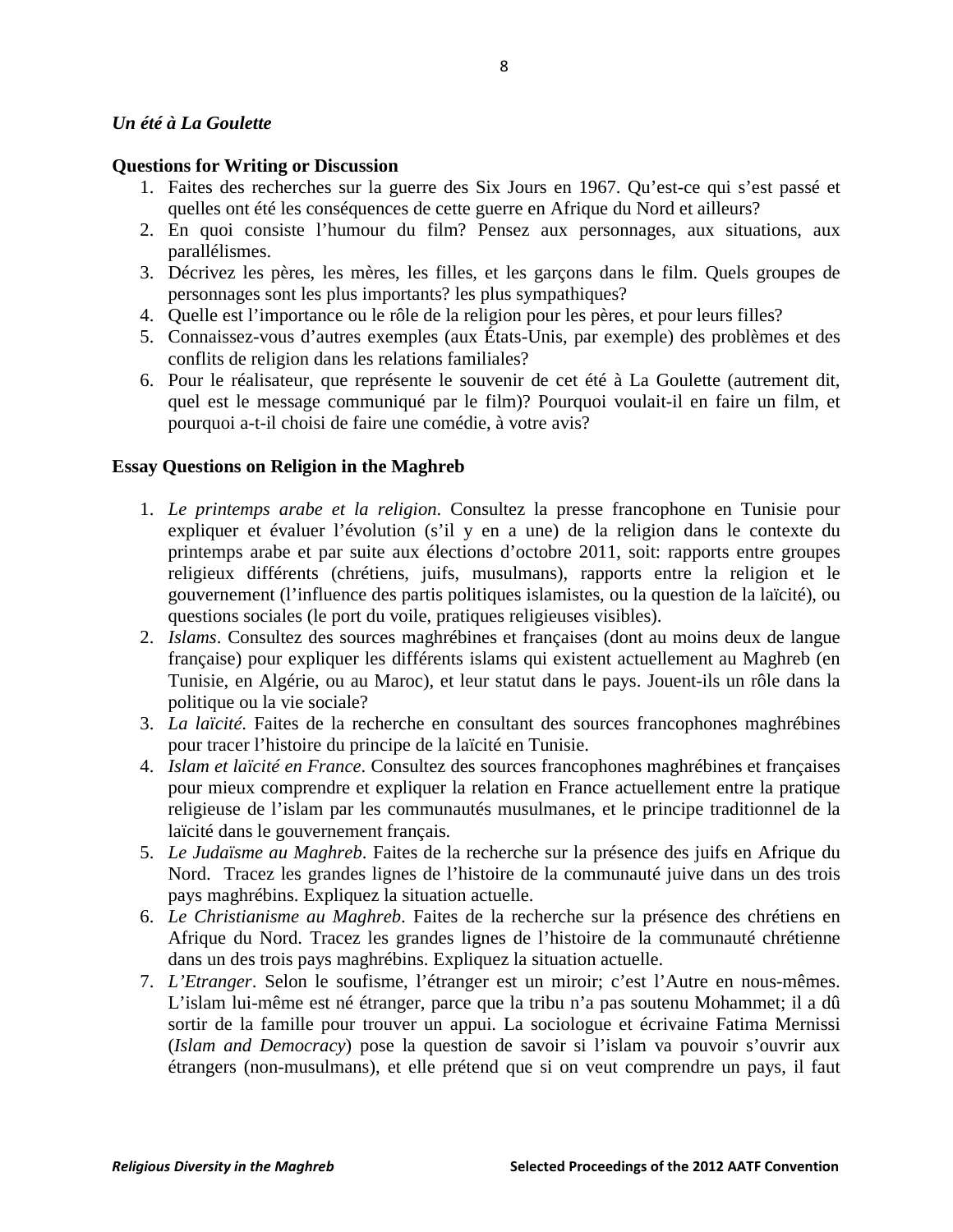connaître le statut de l'étranger qu'on y trouve. Dans ce contexte, faites de la recherche sur la vision et le statut de l'Autre dans la relation Occident-Orient ou Europe-Maghreb.

- 8. *Les missions chrétiennes au Maghreb*. Faites de la recherche sur la présence des missionnaires en Afrique du Nord, dont les Pères Blancs, par exemple. Quelle sorte de travail ont-ils fait et quel a été l'effet de ces efforts sur la population?
- 9. *Bourguiba et l'islam en Tunisie*. Expliquez l'effort du premier président de la Tunisie indépendante, Habib Bourguiba, pour créer un état moderne. Sur quelles réformes a-t-il insisté? Quels principes fondateurs (par exemple, du Code du Statut Personnel de 1956) ont prévalu? Quels conflits y a-t-il eu entre le président et les chefs religieux du pays?

#### **Reflecting on Religious Diversity**

 *Dreams of Trespass* and *Un été à La Goulette* offer a glimpse into the heritage of religious diversity in Morocco and Tunisia. Mernissi presents a world in which the longstanding traditions of Islam are confronted with the increasing presence of Europeans in Morocco. The memoir addresses the issue of living on the frontier of these different cultural worlds, of navigating between them, and transcending their boundaries. The trespass of frontiers is represented in the memoir as a flight of freedom. Boughedir depicts a moment in Tunisian history immediately prior to the Six Day War when religious tolerance among Catholics, Jews, and Muslims was becoming more precarious. Both texts prompt consideration of questions concerning religious differences, politics, cultural crossroads, and the individual's place in society, questions whose resonance remains strong in today's world, as Maghrebi governments negotiate the competing demands of modernity and tradition. Morocco continues to preserve and memorialize its heritage of religious diversity as an emblem of its moderation and difference among nations of the Arab World, while Tunisia's traditions of tolerance and of secularism in government are being tested, as previously repressed Islamist currents find new expression. Given the ongoing relevance of the issues raised by Mernissi and Boughedir and the interest and importance of the Arab World for students of many disciplines today, the materials proposed in this article can contribute to the curricular goal of fostering cultural understanding in French programs and beyond.

#### **Works Cited**

Boughedir, Férid. *Un été à La Goulette*. Marsa Films/Cinarès Production, 1996. Mernissi, Fatima. *Dreams of Trespass: Tales of a Harem Girlhood*. Reading, MA: Addison-Wesley, 1994.

---. *Rêves de femmes: Une enfance au harem*. Trans. Claude Richetin. Paris: Albin Michel, 1994.

#### **Appendix**

#### **Websites on Religion and the Arab World**

<http://education.francetv.fr/dossier/islam-et-civilisation-arabo-musulmane-o1696> (A la

découverte de l'islam et de la civilisation arabo-musulmane).

This instructional site has a wealth of accessible material on religion, arts, and culture for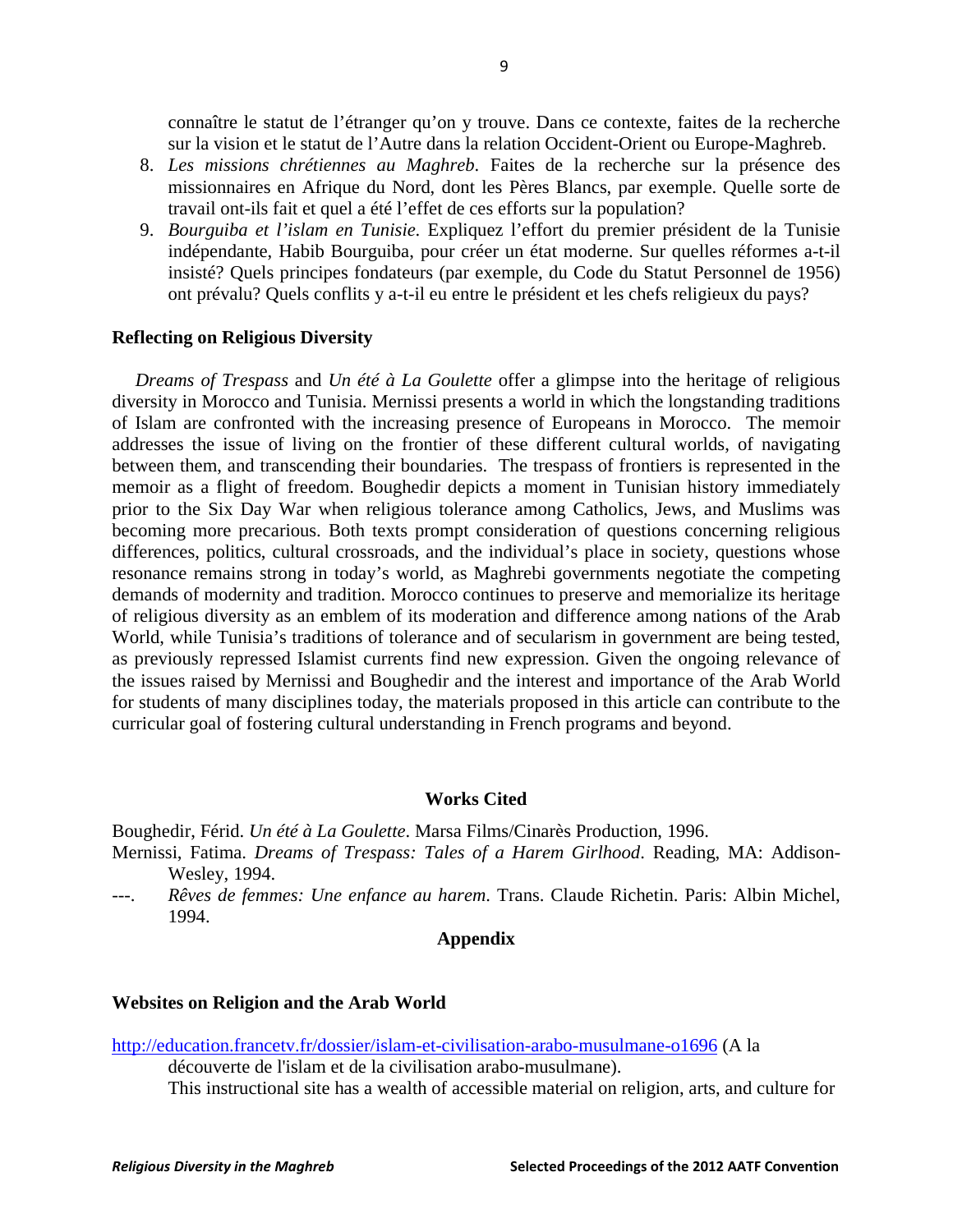French-speaking learners, including a *labo interactif* (on-line activities for the classroom), videos, a lexicon of vocabulary relating to Islam, short interviews, and *espace enseignants*.

[http://education.francetv.fr](http://education.francetv.fr/) (search for "Idées fausses sur l'Islam" and "Idées fausses sur le christianisme").

Ten minute interviews dealing with common misunderstandings about Islam, *arabité*, and Christianity*.*

## [http://islamfrance.free.fr](http://islamfrance.free.fr/)

Short explanations of the five pillars of Islam, the Koran, Islamic tradition and practices, arts and culture, and bibliographic resources in English and French on Islam.

## [http://www.mosquee-de-paris.org](http://www.mosquee-de-paris.org/)

Includes the history and a photo gallery of the Paris mosque. [www.unc.edu/depts/europe/conferences/Veil2000](http://www.unc.edu/depts/europe/conferences/Veil2000)

Comprehensive dossier of articles in English and French and multi-media resources concerning the history of and recent developments on the veil in France.

## [www.ajib.fr/tag/voile-intégral](http://www.ajib.fr/tag/voile-intégral)

Articles from English and French language press on current affairs relating to Islam and Muslims in France.

## [www.islamlaicite.org](http://www.islamlaicite.org/)

Site created in 1997 by the Commission Islam et Laïcité with the aim of engaging Muslims, Christians of various denominations, Jews, agnostics and atheists in constructive dialogue about the place of Islam in France. For advanced learners.

## [www.expositionsitinerantes.org](http://www.expositionsitinerantes.org/)

Powerpoint presentations from the traveling exhibits of the Institut du monde arabe, Paris.

## [www.tv5.org/cultures](http://www.tv5.org/cultures) (search for *médiathèque*).

Photos, audioclips and videoclips on world cities and a variety of themes, including art, history, and religion.

## **Further Readings**

## **Mernissi, Fatima (author)**

*Beyond the Veil: Male-Female Dynamics in a Modern Muslim Society*. Cambridge, MA: Schenkman, 1975.

*Scheherazade Goes West: Different Cultures, Different Harems*. New York: Washington Square Press, 2001.

*Islam and Democracy: Fear of the Modern World.* Trans. Mary Jo Lakeland. N.Y.: Perseus, 1992.

## **Mernissi, Fatima (subject)**

Abdo, Diya M. "Sacred Frontiers: Looking for Fissures to Construct an Alternate Feminist Subjectivity in Fatima Mernissi's *Dreams of Trespass: Tales of a Harem Girlhood*." *Womanhood in Anglophone Literary Culture: Nineteenth and Twentieth Century Perspectives.* 269-308. Newcastle: Cambridge Scholars, 2007.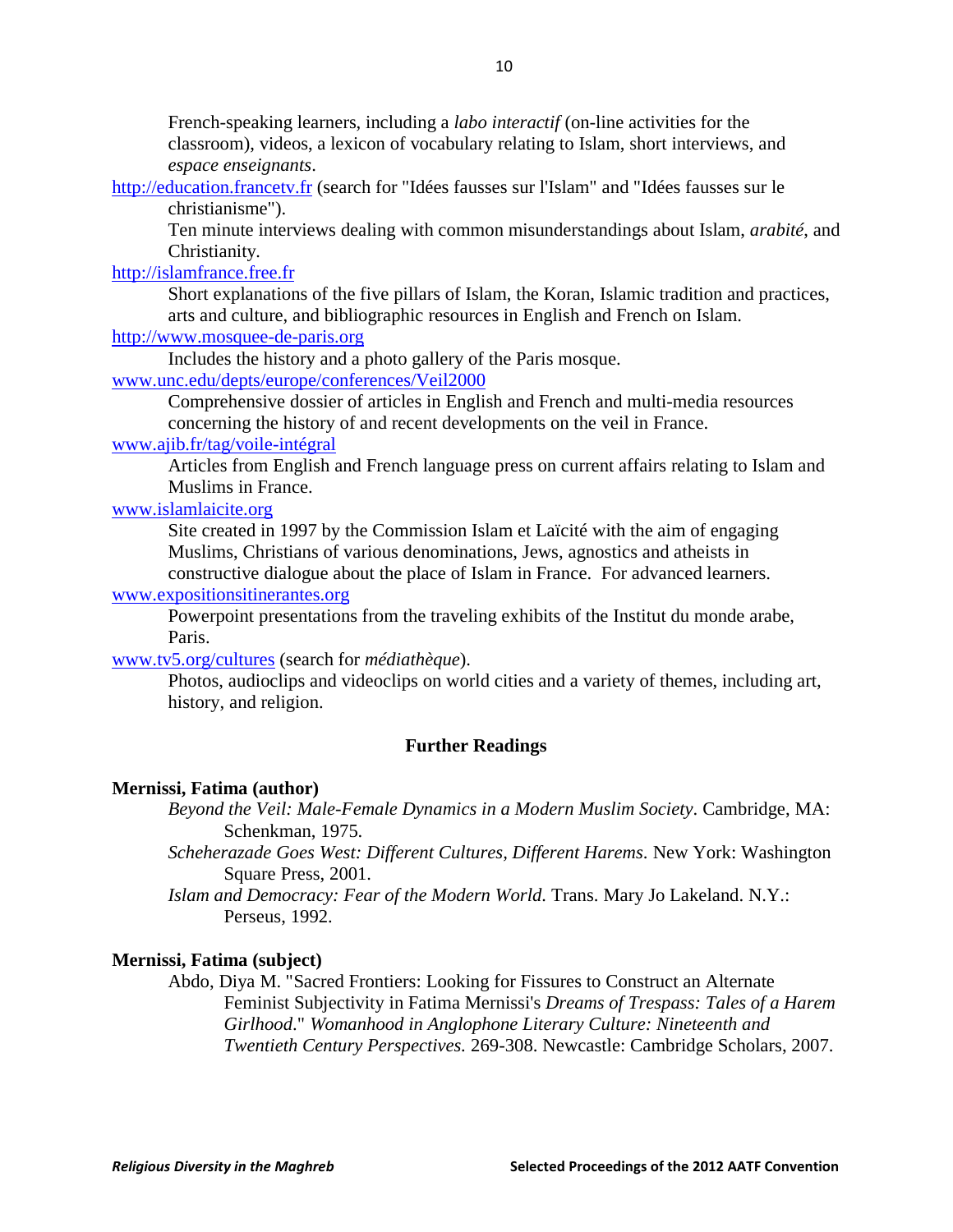- Bentahar, Ziad. "Beyond Harem Walls: Redefining Women's Space in Works by Assia Djebar, Malek Alloula and Fatima Mernissi." *Hawwa: Journal of Women of the Middle East and the Islamic World* 7.1 (2009): 25-38.
- Donadey, Anne. "Portrait of a Maghrebian Feminist as a Young Girl: *Fatima Mernissi's Dreams of Trespass*." *Edebiyât: The Journal of Middle Eastern Literatures* 11.1 (2000): 85-103.
- Fischbach, Michael R. "Fatima Mernissi." *Biographical Encyclopedia of the Modern Middle East and North Africa*. Detroit: Gale Group, 2008.
- Mamet–Michalkiewicz, Marta. "Paradise Regained? The Harem in Fatima Mernissi's *Dreams of Trespass: Tales of a Harem Girlhood*." *Projections of Paradise: Ideal Elsewheres in Postcolonial Migrant Literature.* 145-160. Amsterdam: Rodopi, 2011.
- Matthes, Melissa. "Shahrazad's Sisters: Storytelling and Politics in the Memoirs of Mernissi, El Saadawi and Ashrawi." *Alif: Journal of Comparative Poetics* 19. (1999): 68-96.
- Turhan-Swenson, Filiz. "Voices Across The Frontier: Fatima Mernissi's *Dreams of Trespass: Tales of a Harem Girlhood*." *Arab Women's Lives Retold: Exploring Identity Through Writing.* 111-128. Syracuse: Syracuse UP, 2007.

#### **African Cinema**

- Givanni, June, and Imruh Bakari. *Symbolic Narratives/African Cinema: Audiences, Theory and the Moving Image.* London, England: British Film Institute, 2001. Includes a chapter by Ferid Boughedir "African Cinema and Ideology: Tendencies and Evolution," pages 109-121.
- Martin, Michael T. *Cinemas of the Black Diaspora: Diversity, Dependence, and Oppositionality.* Detroit, MI: Wayne State UP, 1995. Includes a chapter by Férid Boughedir "A Cinema Fighting for Its Liberation," pages 111-117.
- Serceau, Michel (ed.) *Cinémas du Maghreb*. Paris: CinémAction, 2004. Includes an article by Férid Boughedir "La victime et la matrone: les deux images de la femme dans le cinéma tunisien," pages 103-112.

#### **Boughedir, Férid (director)**

*Halfaouine, l'enfant des terrasses*, Cinétéléfilms/France Média, 1990.

#### **Boughedir, Férid (subject)**

- Armes, Roy. *Dictionary of North African Film Makers: Bilingual Edition English/French*. Éditions ATM, collection "Caméra des trois mondes" vol. 2, 1996.
- Bivona, Rosalia. "La cuisine joyeuse: identité et altérité dans *Un été à La Goulette* de Ferid Boughedir." *Cinémas du Maghreb*. 98-102. Condé-sur-Noireau: Corlet, 2004.
- Jurney, Florence Ramond. "Le hammam dans *L'enfant de sable* de Tahar Ben Jelloun et *Halfaouine: l'enfant des terrasses* de Ferid Boughedir." *French Review: Journal of the American Association of Teachers of French* 77.6 (2004): 1128-1139.